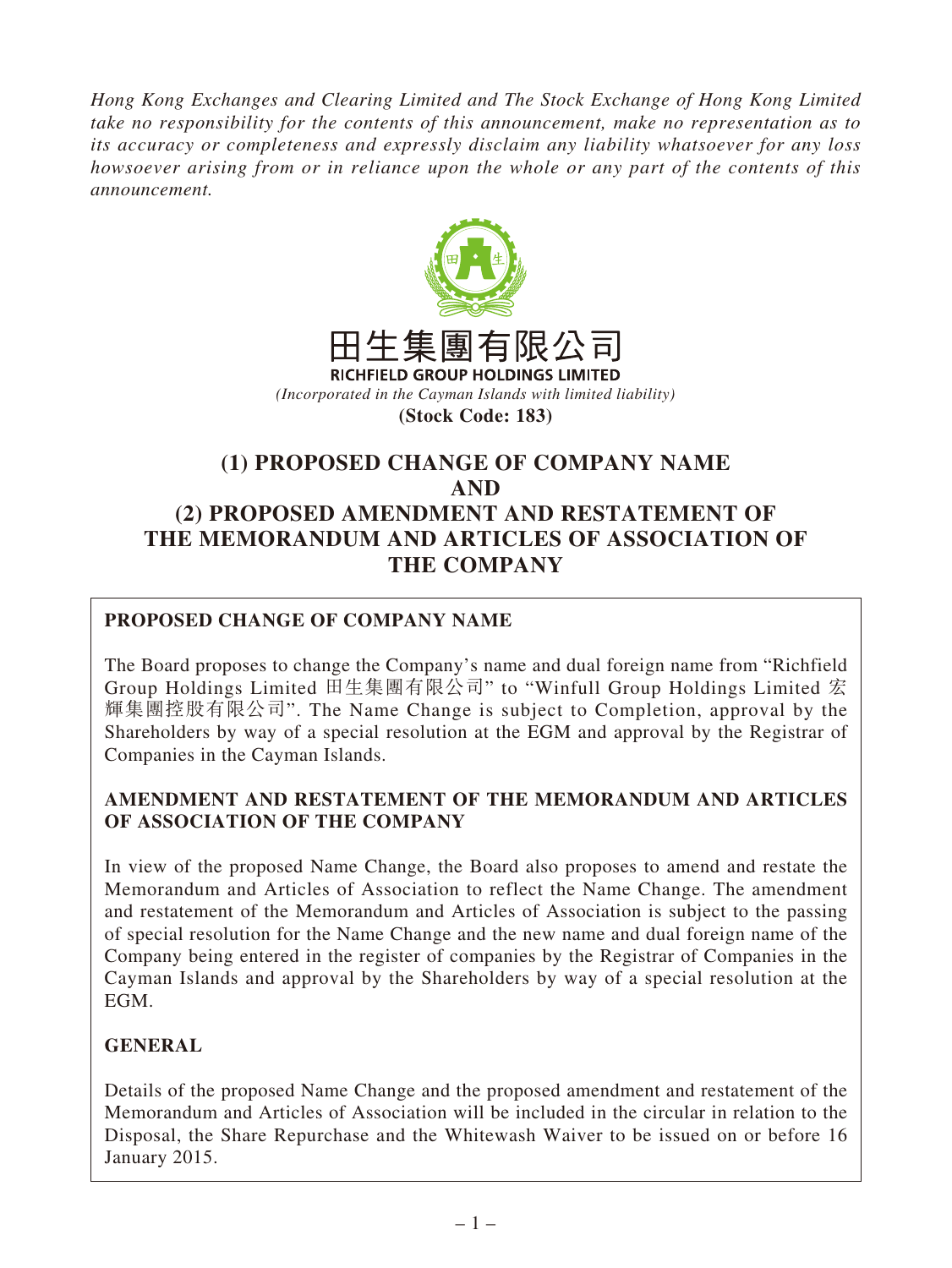Reference is made to the announcement of Richfield Group Holdings Limited (the "Company") dated 11 December 2014 (the "Announcement") in relation to, among other things, the Disposal, the Share Repurchase and the Whitewash Waiver. Capitalised terms used herein shall have the same meanings as defined in the Announcement unless the context otherwise requires.

#### **PROPOSED CHANGE OF COMPANY NAME**

As disclosed in the Announcement, subject to Completion, the Company has irrevocably undertaken under the Agreement to change its name to a new name that does not contain the words or expression "Richfield" or any other similar words or expressions or any colourable intimation thereof, such change to be effective as soon as practicable after Completion but in any event not later than six months after the date of Completion. In view of this, the Board proposes to change the Company's name and dual foreign name from "Richfield Group Holdings Limited 田生集團有限公司" to "Winfull Group Holdings Limited 宏輝集團控股有 限公司" (the "Name Change").

#### **Conditions**

The Name Change is subject to Completion, approval of the Shareholders by way of a special resolution at the EGM and approval of the Registrar of Companies in the Cayman Islands. Subject to satisfaction of the above conditions, the Name Change will take effect from the date on which the Registrar of Companies in the Cayman Islands enters the new English and dual foreign name of the Company on the register maintained by the Registrar of Companies in the Cayman Islands. The Company will comply with the necessary filing procedures in Hong Kong and the Cayman Islands.

#### **Effects of the Name Change**

The Name Change will not, of itself, affect any of the rights of the Shareholders. All existing share certificates of the Company bearing the existing name of the Company will continue to be evidence of legal title to the Shares and valid for trading, settlement, registration and delivery purposes. Any new share certificates of the Company issued after the Name Change has become effective will bear the new name of the Company. There will not be any arrangement for free exchange of existing share certificates of the Company for new share certificates bearing the new name of the Company.

Upon the Name Change becoming effective, the Shares will be traded on the Stock Exchange under the new name and the Board intends to change the stock short name of the Company correspondingly.

The Company will make further announcement on the effective date of the Name Change and provide details of the change in the stock short name of the Company.